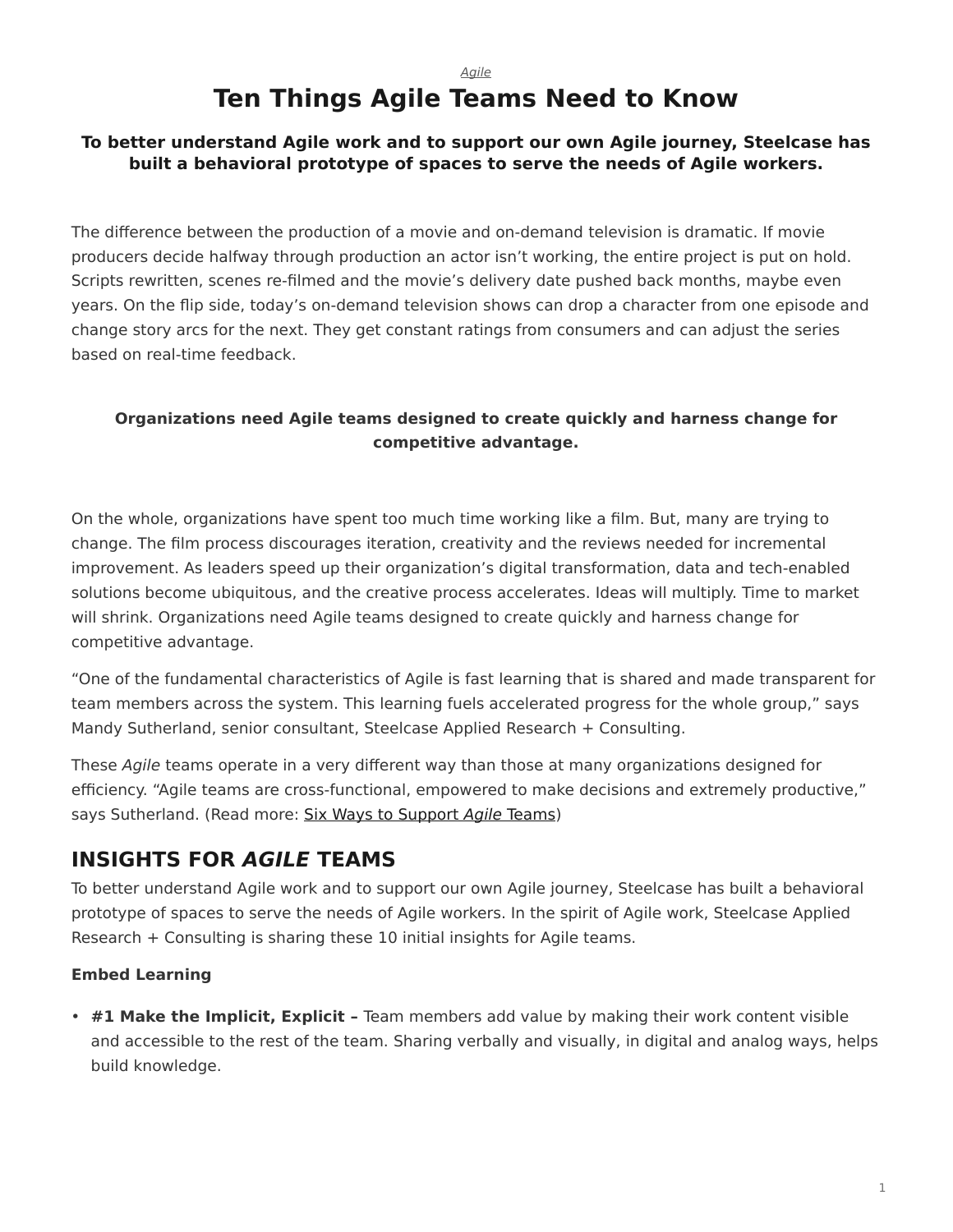- **#2 Tinker, Test, and Trust** Tinkering, testing and hacking in the presence of others builds trust, accelerating learning and performance. An *Agile* team redefines failure as success because of the learnings that occur.
- **#3 Learn Together** Mutual learning extends over time based on being present together and iterating on customer feedback. By learning together, they develop a sense of belonging and commitment.
- **#4 Measure, Improve, Focus** *Agile* teams sit side-by-side with customers to get feedback that drives performance. They embrace measurements at the team and individual level allowing for growth and future improvements.

#### **Leverage Space In New Ways**

- **#5 Be Present –** *Agile* teams are present in the space physically, emotionally, mentally, socially making personal investments in the team. Being physically present allows for nuanced communication and the sharing of nonverbal information enhancing communication and trust.
- **#6 Embrace Ambient Awareness –** The ambient environment allows *Agile* teams to let go of certain mental tasks until the time is right to come back to them. Teams can cognitively offload information, either by analog or digital means, until they need it.

#### **Lead in New Ways**

- **#7 Shift Leadership** In an agile environment, leadership shifts from directing to enabling, from telling to empowering, and from creating boundaries to eliminating roadblocks. Leaders must communicate differently — responding to issues in-the-moment with less polish and more authenticity. *Agile* requires empowered execution and shared decision making.
- **#8 Hold the Big Picture** *Agile* teams are most successful when the broader organization embraces *Agile* practices. It is about creating questions together and acting as an organization and as subunits.

#### **Create Community**

- **#9 Treat the Tribe as the Unit** *Agile* teams are tribes with identity, interdependence, and a sense of shared values and purpose. Employees can see how their work connects to that of the tribe and the broader organization. Rather than interacting with individuals, plan and provide space to interact with tribes.
- **#10 Foster Community** *Agile* team members who feel part of a greater community are more fulfilled and make more significant contributions. They reach beyond their own expertise to help others — developing their skills as well as the skills of the group. By living together, team members develop empathy for each other and share tacit knowledge.

Are you on a journey to create an *Agile* organization? [Steelcase Applied Research + Consulting](https://www.steelcase.com/about/steelcase/consulting/) is already working with organizations around the world embracing *Agile* work.